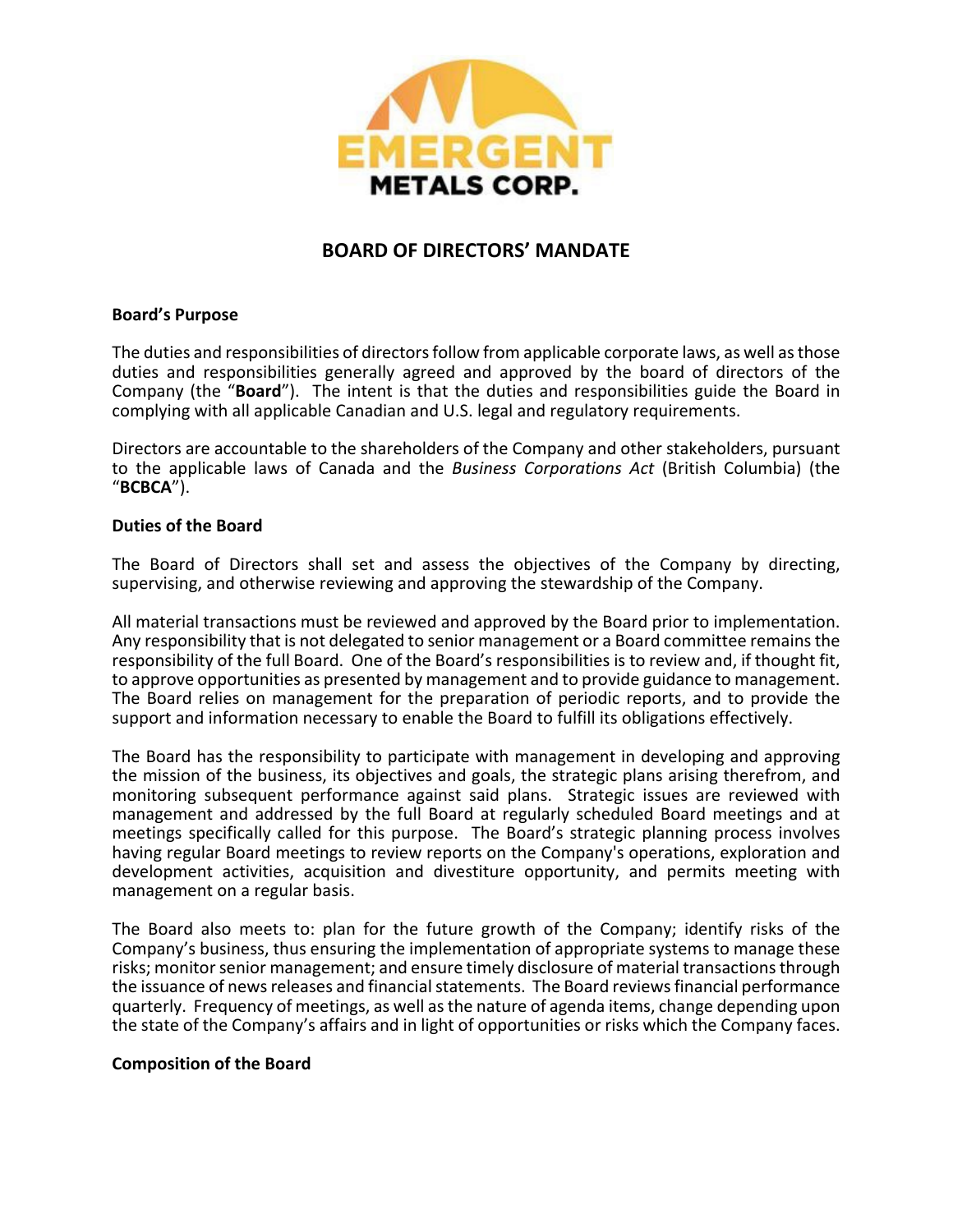To the extent applicable, the Board of Directors shall be comprised with a majority of individuals who qualify as "unrelated" directors.

In deciding whether a particular director is a "related director" or an "unrelated director", the Board of Directors shall examine the factual circumstances of each director and consider them in the context of factors considered to be relevant.

For the purposes of this Mandate, an "unrelated director" means a director who is independent of management and is free from any interest and any business or other relationship which could, or could reasonably be perceived to, materially interfere with the director's ability to act with a view to the best interests of the Company, other than interests and relationships arising from shareholding.

For the purposes of this Mandate, a "significant shareholder" means a shareholder with the ability to exercise a majority of the votes for the election of the Board. The Board considers that it is constituted with an appropriate number of directors who are not related to either the Company or a significant shareholder.

### **Board's Independence from Management**

All committees of the Board shall be made up of a majority of non-management directors.

The Company's Compensation & Corporate Governance Committee and Audit Committee are authorized to approve, in circumstances that they consider appropriate, the engagement of outside advisers at the Company's expense.

#### **Directors' Responsibilities and Duties**

The Board's mandate and directors' responsibilities include the following duties and responsibilities:

- (a) Reviewing and approving any proposed changes to the Company's memorandum or articles.
- (b) Be responsible for, and take appropriate action with respect to, any take-over bid, proposed merger, amalgamation, arrangement, acquisition of all or substantially all of the assets or any similar form of business combination, including the approval of any agreements, circulars, or other documents in connection therewith.
- (c) Approving payment of distributions to shareholders.
- (d) Approving any offerings, issuances, or repurchases of share capital or other securities.
- (e) Approving the establishment of credit facilities and any other long-term commitments.
- (f) Selecting and appointing, evaluation of, and (if necessary) termination of the CEO and CFO, as well as any other senior executive or officer. The appointment of all corporate officers requires Board authorization.
- (g) Succession planning and other human resource issues.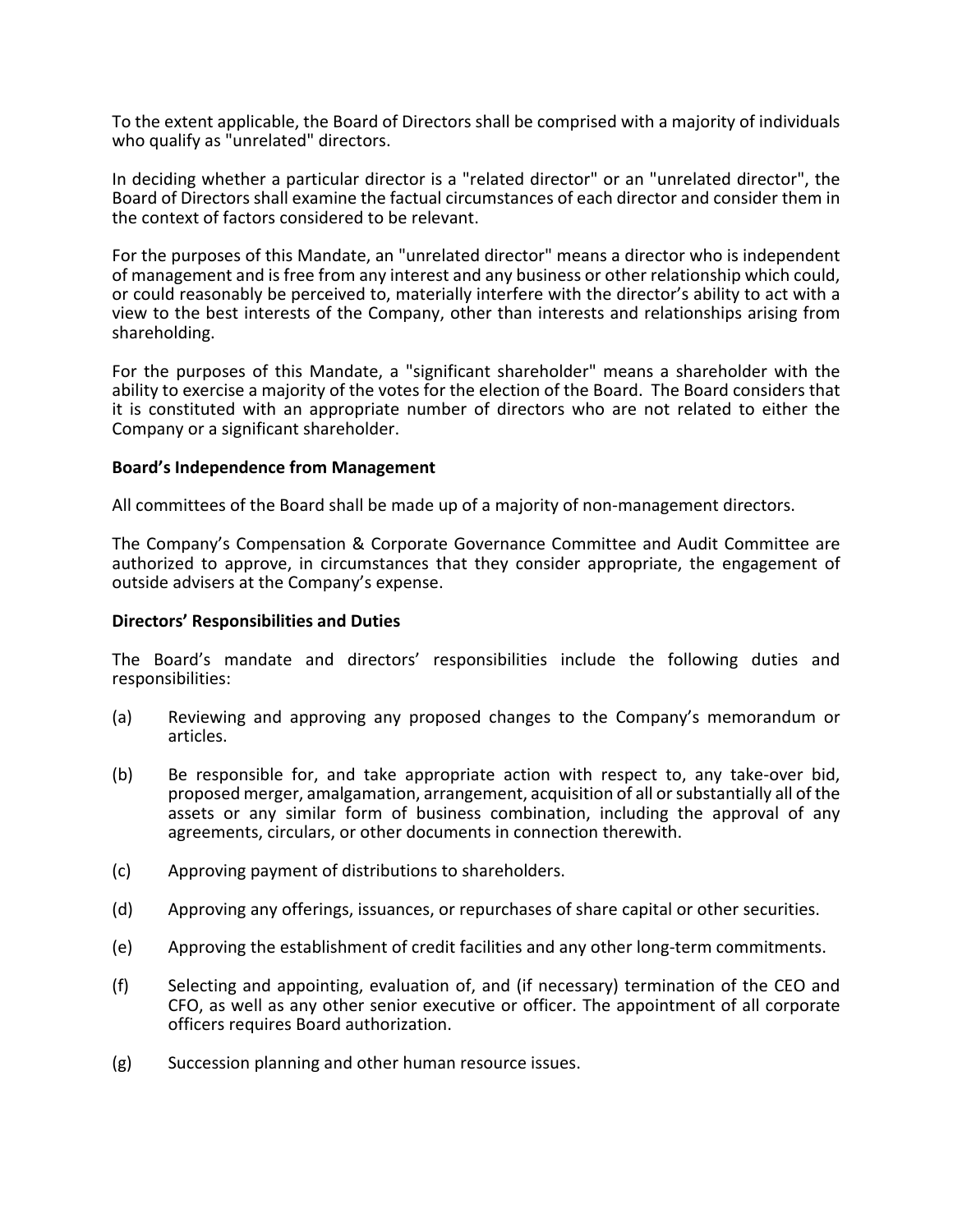- (h) Approving the compensation of the senior executive officers, including performance bonus plans and stock options.
- (i) Adopting a strategic planning process, approving strategic plans, and monitoring performance against plans.
- (j) Reviewing and approving annual operational budgets, capital expenditures and corporate objectives, and monitoring performance on each of the above.
- (k) Reviewing policies and procedures to identify business risks, and ensuring that systems and actions are in place to monitor them.
- (l) Reviewing policies and processes to ensure that the Company's internal control and management information systems are operating properly.
- (m) Approving the Financial Statements and MD&A's.
- (n) Making a recommendation to shareholders for the appointment of auditors.
- (o) Establishing and participating in the Audit Committee and Compensation and Corporate Governance Committees as required and ensuring Charters for each Committee are in place, reviewed annually, meetings are held as required, and requirements are followed.
- (p) Approving the Company's Code of Business Conduct and Ethics monitoring its application.
- (q) Approving the Company's Anti-Bribery and Anti-Corruption Policy, ensuring its implementation, and monitoring its application.
- (r) Approving the Company's Corporate Disclosure and Insider Trading Policy, ensuring its implementation, and monitoring its application.
- (s) Approving the Company's Environmental and Community Stewardship Policy, ensuring its implementation, and monitoring its application.
- (t) Assessing the contribution of the Board, committees, and all directors annually, and planning for succession of the Board.
- (u) Arranging formal orientation programs for new directors, where appropriate.

### **Directors' Remuneration and Expenses**

The directors' remuneration is fixed by the Board upon the recommendation of the Compensation & Corporate Governance Committee. The directors are also entitled to be reimbursed for reasonable traveling and other expenses properly incurred by them in attending meetings of the Board or any committee thereof or in connection with their services as directors.

### **Board Meetings Process**

The powers of the Board may be exercised at a meeting for which notice has been given and at which a quorum is present or, in appropriate circumstances, by resolution in writing signed by all the directors. The following provisions outline the processes of Board meetings, but remain subject to the articles of the Company and the BCBCA: